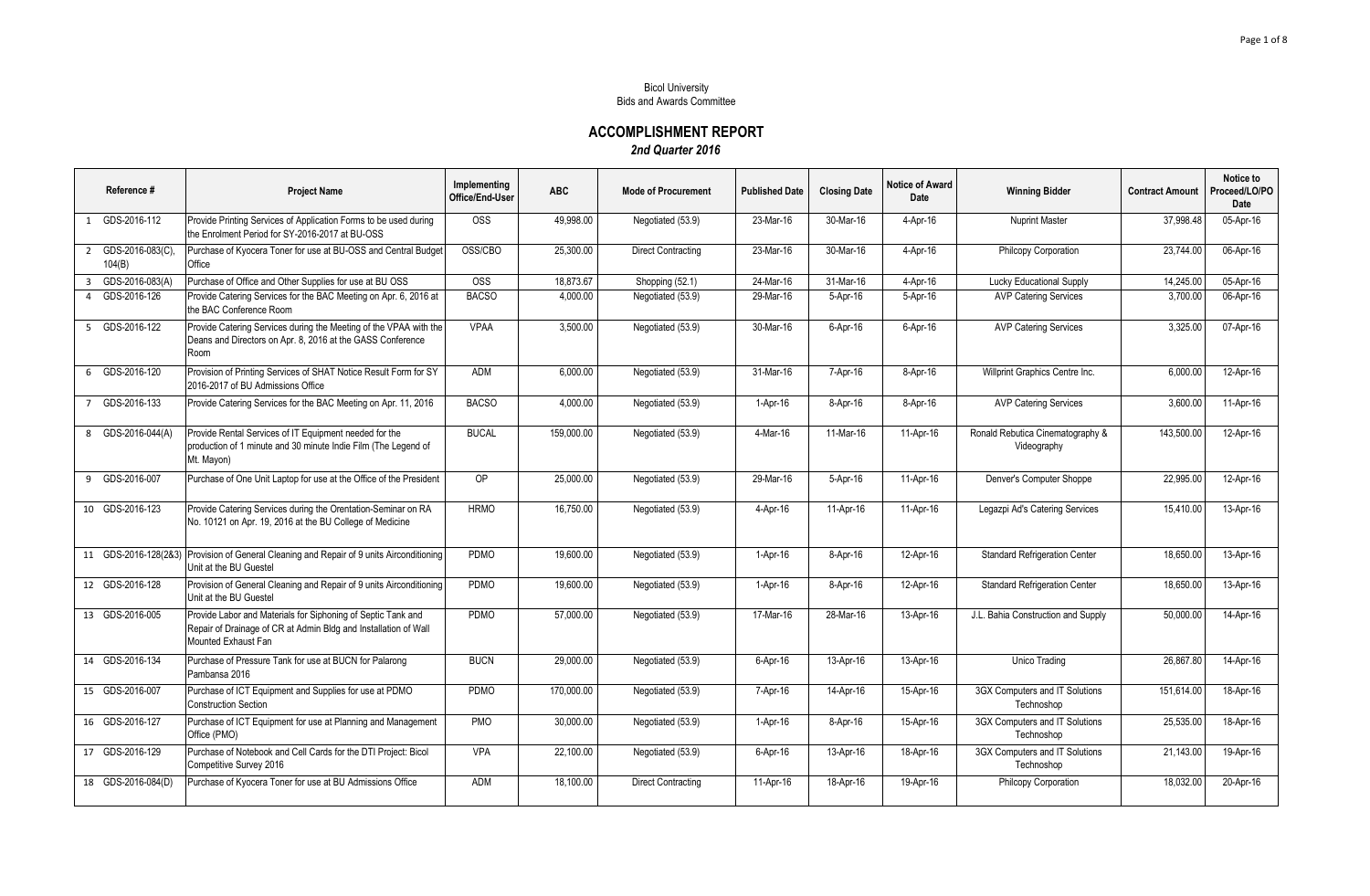| Reference #           | <b>Project Name</b>                                                                                                                                                           | Implementing<br>Office/End-User | <b>ABC</b>   | <b>Mode of Procurement</b> | <b>Published Date</b> | <b>Closing Date</b> | <b>Notice of Award</b><br>Date | <b>Winning Bidder</b>                              | <b>Contract Amount</b> | Notice to<br>Proceed/LO/PO<br>Date |
|-----------------------|-------------------------------------------------------------------------------------------------------------------------------------------------------------------------------|---------------------------------|--------------|----------------------------|-----------------------|---------------------|--------------------------------|----------------------------------------------------|------------------------|------------------------------------|
| 19 GDS-2016-140       | Provide Catering Services during the Preparation of Work and<br>Financial Plan of the University Guidance Center on Apr. 20, 2016<br>at the UGC Office                        | <b>UGC</b>                      | 3.000.00     | Negotiated (53.9)          | 12-Apr-16             | 19-Apr-16           | 19-Apr-16                      | Lolay's Food Station & Catering Services           | 3.000.00               | 19-Apr-16                          |
| 20 GDS-2016-115(B)    | Purchase of Air Conditioner for BU-ORS                                                                                                                                        | <b>IMO</b>                      | 30,000.00    | Shopping (52.1)            | 8-Apr-16              | 15-Apr-16           | 20-Apr-16                      | Clarahil Trading                                   | 26.320.00              | 21-Apr-16                          |
| 21 GDS-2016-136       | Provide Catering Services during the Orientation - Seminar for<br>Newly Hired Faculty and Non-Teaching Personnel of Bicol<br>University on Apr. 28-29, 2016                   | <b>ADM</b>                      | 35,500.00    | Negotiated (53.9)          | 12-Apr-16             | 19-Apr-16           | 21-Apr-16                      | Legazpi Ad's Catering Services                     | 27,690.00              | 22-Apr-16                          |
| 22 GDS-2016-128(A-B)  | Provide Labor Services for the Cleaning and Repair of Air<br>Conditioning Units at BU Admission's and Registrar's Office                                                      | ADM / URO                       | 13,400.00    | Negotiated (53.9)          | 11-Apr-16             | 18-Apr-16           | 21-Apr-16                      | Windmax Marketing                                  | 4.650.00               | 22-Apr-16                          |
|                       |                                                                                                                                                                               |                                 |              |                            |                       |                     | 21-Apr-16                      | Windmax Marketing                                  | 7,600.00               | 22-Apr-16                          |
| 23 GDS-2016-134       | Provide Labor and Materials for Sewing and Fabrication of<br>Costumes and Accessories to be used by the Talents for the<br>Production of Indie Film "The Legend of Mt. Mayon" | <b>BUCAL</b>                    | 72,000.00    | Negotiated (53.9)          | 12-Apr-16             | 19-Apr-16           | 22-Apr-16                      | Dyne's Fashion                                     | 71,732.00              | 26-Apr-16                          |
| 24 GDS-2016-150       | Provide Catering Services during the BAC Meeting on Apr. 25,<br>2016 at the BUBAC Conference Room                                                                             | <b>BACSO</b>                    | 4,000.00     | Negotiated (53.9)          | 15-Apr-16             | 22-Apr-16           | 22-Apr-16                      | <b>AVP Catering Services</b>                       | 3.200.00               | 23-Apr-16                          |
| 25 GDS-2016-137       | Purchase of Bolos for the War Scene in the 30 Minuter Indie Film,<br>The Legend of Mt. Mayon                                                                                  | <b>BUCAL</b>                    | 10,000.00    | Negotiated (53.9)          | 11-Apr-16             | 18-Apr-16           | 26-Apr-16                      | Acirfa Variety Store                               | 9,715.00               | 26-Apr-16                          |
| 26 GDS-2016-135(A)    | Purchase of Bedroom Furnitures and Accessories for use at the<br><b>BU Manila Staff House</b>                                                                                 | <b>AUX</b>                      | 38.000.00    | Shopping (52.1)            | 13-Apr-16             | 20-Apr-16           | 26-Apr-16                      | Metro Retail Stores Group. Inc.                    | 33.215.00              | 29-Apr-16                          |
| 27 GDS-2016-135(D)    | Purchase of Appliances and Devices for use at the BU Manila<br>Staff House                                                                                                    | <b>AUX</b>                      | 8,940.00     | Shopping (52.1)            | 13-Apr-16             | 20-Apr-16           | 26-Apr-16                      | Lereen R Enterprises                               | 8,300.00               | 29-Apr-16                          |
| 28 GDS-2016-104       | Purchase of ICT Supplies for use at the Central Budget Office                                                                                                                 | CBO                             | 840.00       | Shopping (52.1)            | 15-Apr-16             | 22-Apr-16           | 26-Apr-16                      | Albay Computer Electronics Supplies &<br>Repair    | 820.00                 | 27-Apr-16                          |
| 29 GDS-2016-138       | Provide Labor and Materials for the Fabrication of Self-Inking<br>Stamps to be used at the BU College of Medicine                                                             | <b>BUCM</b>                     | 3.300.00     | Negotiated (53.9)          | 15-Apr-16             | 22-Apr-16           | 26-Apr-16                      | Ibalon Educational Supply & Gen. Mdse.             | 2.800.00               | 27-Apr-16                          |
| 30 GDS-2016-173(A)    | Purchase of Supplies and Materials to be used during the<br>Freshmen MB-MPA Adaptation Program & Induction Seminar on<br>May 31-June 3, 2016                                  | <b>BUCM</b>                     | 19,080.00    | Shopping (52.1)            | 18-May-16             | 25-May-16           | 26-Apr-16                      | Ibalon Educational Supply & General<br>Merchandise | 16,701.00              | 27-May-16                          |
| 31 GDS-2016-106       | Provision of Venue for the BEMONC Seminars                                                                                                                                    | <b>BUCN</b>                     | 2,556,000.00 | <b>Public Bidding</b>      | 4-Apr-16              | 25-Apr-16           | 28-Apr-16                      | Kairos Food and Allied Services<br>Corporation     | 2,545,350.00           | 29-Apr-16                          |
| 32 GDS-2016-084(A)    | Purchase of Office and Other Supplies for use at BU Admissions<br>Office                                                                                                      | ADM                             | 34,269.00    | Shopping (52.1)            | 12-Apr-16             | 19-Apr-16           | 28-Apr-16                      | Legazpi Jebson Trading                             | 31,400.00              | 29-Apr-16                          |
| 33 GDS-2016-084(B)    | Purchase of ICT Equipment and Device for use at BU Admissions<br>Office                                                                                                       | <b>ADM</b>                      | 35,232.00    | Shopping (52.1)            | 12-Apr-16             | 19-Apr-16           | 28-Apr-16                      | <b>Bitstop Bicol Sales Center</b>                  | 33,012.00              | 29-Apr-16                          |
| 34 GDS-2016-084©      | Purchase of Electrical Supplies for use at BU Admissions Office                                                                                                               | <b>ADM</b>                      | 10,800.00    | Shopping (52.1)            | 12-Apr-16             | 19-Apr-16           | 28-Apr-16                      | Unico Trading                                      | 5,660.40               | 29-Apr-16                          |
| 35 GDS-2016-135(B)    | Purchase of Janitorial Supplies for use at the BU Manila Staff<br>House                                                                                                       | <b>AUX</b>                      | 4.550.00     | Shopping (52.1)            | 13-Apr-16             | 20-Apr-16           | 28-Apr-16                      | Lereen R Enterprises                               | 4,355.00               | 29-Apr-16                          |
| 36 GDS-2016-135(C)    | Purchase of Maintenance Supplies for use at the BU Manila Staff<br>House                                                                                                      | <b>AUX</b>                      | 10.300.00    | Shopping (52.1)            | 13-Apr-16             | 20-Apr-16           | 28-Apr-16                      | Unico Trading                                      | 9,754.30               | 29-Apr-16                          |
| 37 GDS-2016-082       | Purchase of Office and Other Supplies for use at GLOBU                                                                                                                        | <b>GLOBU</b>                    | 6,875.73     | Shopping (52.1)            | 15-Apr-16             | 22-Apr-16           | 28-Apr-16                      | Legazpi General Merchandise                        | 6,872.00               | 29-Apr-16                          |
| GDS-2016-019(B)<br>38 | Purchase of IT Device and Materials for PMO                                                                                                                                   |                                 | 26.600.00    | Shopping (52.1)            | 15-Apr-16             | 22-Apr-16           | 28-Apr-16                      | <b>Bitstop Bicol Sales Center</b>                  | 24.950.00              | 29-Apr-16                          |
| 39 GDS-2016-155       | Provide Catering Services during the BAC Meeting on Apr. 29,<br>2016 at the BUBAC Conference Room                                                                             | <b>BACSO</b>                    | 4.000.00     | Negotiated (53.9)          | 21-Apr-16             | 28-Apr-16           | 28-Apr-16                      | Legazpi Ad's Catering Services                     | 4.000.00               | 29-Apr-16                          |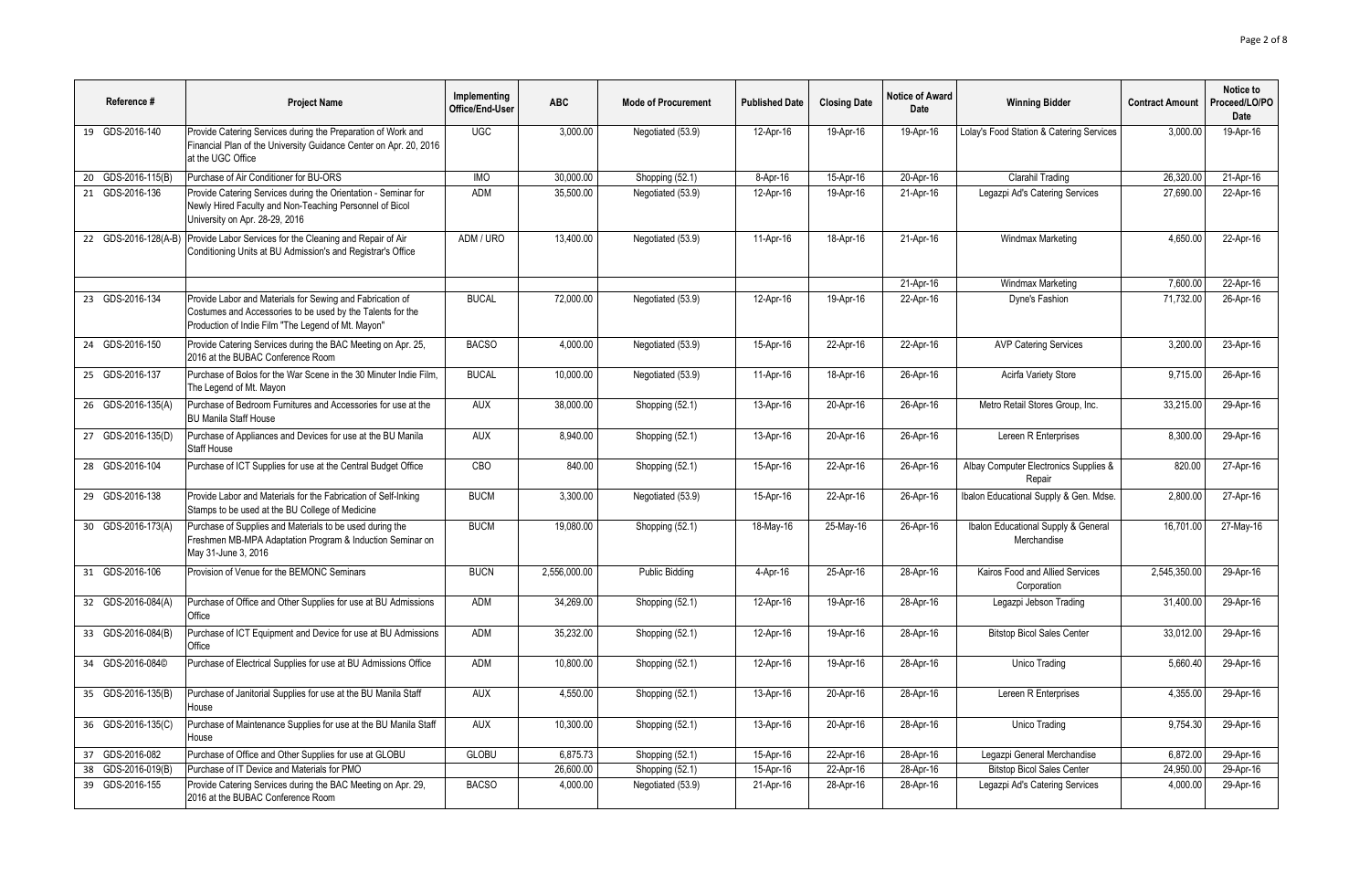| Reference #        | <b>Project Name</b>                                                                                                                                            | Implementing<br>Office/End-User | <b>ABC</b>    | <b>Mode of Procurement</b> | <b>Published Date</b> | <b>Closing Date</b> | Notice of Award<br>Date | <b>Winning Bidder</b>                             | <b>Contract Amount</b> | Notice to<br>Proceed/LO/PO<br>Date |
|--------------------|----------------------------------------------------------------------------------------------------------------------------------------------------------------|---------------------------------|---------------|----------------------------|-----------------------|---------------------|-------------------------|---------------------------------------------------|------------------------|------------------------------------|
| 40 GDS-2016-145(A) | Provide Catering Services during the CHED Technical Panel Visit<br>at the BU College of Medicine on May 5-6, 2016                                              | <b>BUCM</b>                     | 40.000.00     | Negotiated (53.9)          | 22-Apr-16             | 29-Apr-16           | 29-Apr-16               | Lolay's Food Station & Catering Services          | 15.750.00              | 02-May-16                          |
| 41 GDS-2016-145(B) | Provide Labor and Materials for the Printing of Streamer to be<br>used during the CHED Technical Panel Visit at the BU College of<br>Medicine on May 5-6, 2016 | <b>BUCM</b>                     | 1.000.00      | Negotiated (53.9)          | 22-Apr-16             | 29-Apr-16           | 29-Apr-16               | <b>Palanca Printing Press</b>                     | 360.00                 | 02-May-16                          |
| 42 GDS-2016-052(A) | Purchase of Office Supplies to be used at the College of Medicine                                                                                              | <b>BUCM</b>                     | 29,252.13     | Shopping (52.1)            | 22-Apr-16             | 29-Apr-16           | $2-May-16$              | Legazpi Jebson Trading                            | 299,313.85             | 10-May-16                          |
| 43 GDS-2016-052(B) | Purchase of Janitorial Supplies to be used at the College of<br>Medicine                                                                                       | <b>BUCM</b>                     | 19.521.34     | Shopping (52.1)            | 22-Apr-16             | 29-Apr-16           | $2-May-16$              | Lereen R Enterprises                              | 19.457.00              | 10-May-16                          |
| 44 GDS-2016-052(C) | Purchase of ICT Supplies to be used at the College of Medicine                                                                                                 | <b>BUCM</b>                     | 48.896.56     | Shopping (52.1)            | 22-Apr-16             | 29-Apr-16           | $2-May-16$              | <b>Bitstop Bicol Sales Center</b>                 | 48,849.00              | 10-May-16                          |
| 45 GDS-2016-149(A) | Purchase of Office Supplies to be used in Various Activities of<br><b>BCHRD</b>                                                                                | <b>BCHRD</b>                    | 8.043.75      | Shopping (52.1)            | 25-Apr-16             | $2-Mav-16$          | 2-May-16                | <b>Lucky Educational Supply</b>                   | 6.494.34               | 09-May-16                          |
| 46 GDS-2016-149(B) | Purchase of ICT Supplies to be used in Various Activities of<br><b>BCHRD</b>                                                                                   | <b>BCHRD</b>                    | 6.912.00      | Shopping (52.1)            | 25-Apr-16             | 2-May-16            | $2-May-16$              | Albay Computer & Electronics Supplies &<br>Repair | 4,662.00               | 09-May-16                          |
| 47 GDS-2016-183    | Purchase of ICT Equipment and Supplies for use at BU OSS                                                                                                       | <b>OSS</b>                      | 43.500.00     | Shopping (52.1)            | 18-Apr-16             | 25-Apr-16           | $3-May-16$              | Albay Computer Electronics Supplies &<br>Repair   | 42,600.00              | 04-May-16                          |
| 48 GDS-2016-107(B) | Purchase of Computer Supplies for use at the Auxiliary Director's<br>Office                                                                                    | <b>AUX</b>                      | 5.418.14      | Shopping (52.1)            | 22-Apr-16             | 29-Apr-16           | $3-May-16$              | Family Audio-Video Center                         | 5,115.00               | 04-May-16                          |
| 49 GDS-2016-153    | Provide Labor and Materials for the Siphoning of Septic Tank at<br><b>BU Medical/Dental Clinic</b>                                                             | <b>AUX</b>                      | 19.800.00     | Negotiated (53.9)          | 25-Apr-16             | 2-May-16            | 3-May-16                | Jag-Vail Construction and Supply                  | 19.750.00              | 04-May-16                          |
| 50 GDS-2016-107(A) | Purchase of Office Supplies and Other Supplies for use at the<br><b>Auxiliary Director's Office</b>                                                            | <b>AUX</b>                      | 4,487.59      | Shopping (52.1)            | 22-Apr-16             | 29-Apr-16           | 4-May-16                | Legazpi General Merchandise                       | 4,470.55               | 05-May-16                          |
| 51 GDS-2016-160    | Provide Catering Services for the BAC Meeting on May 5, 2016                                                                                                   | <b>BACSO</b>                    | 4,000.00      | Negotiated (53.9)          | 27-Apr-16             | $4$ -May-16         | $4-May-16$              | <b>AVP Catering Services</b>                      | 3,980.00               | 04-May-16                          |
| 52 GDS-2016-089    | Purchase of Office Supplies for use at BU-Office of Student<br>Services for the Regular Operation of ESGP-PA                                                   | <b>OSS</b>                      | 4.108.50      | Shopping (52.1)            | 18-Apr-16             | 25-Apr-16           | 5-May-16                | Legazpi General Merchandise                       | 3,559.00               | 06-May-16                          |
| 53 GDS-2016-079    | Proposed Classroom Building at Gubat Campus                                                                                                                    | <b>BUGC</b>                     | 4,825,000.00  | <b>Public Bidding</b>      | 1-Mar-16              | 21-Mar-16           | 10-May-16               | <b>LSL Construction and Supply</b>                | 4,800,044.30           | 07-Jun-16                          |
| 54 CW-2016-081     | Proposed BU Regional Multi-Tech, Phase II                                                                                                                      | <b>VPA</b>                      | 38.600.000.00 | <b>Public Bidding</b>      | 1-Mar-16              | 21-Mar-16           | 10-May-16               | Kingson Contractors                               | 38,389,890.85          | 20-May-16                          |
| 55 CW-2016-080     | Proposed Rehab/Improvement of BU Sports Complex                                                                                                                | <b>BUCIT</b>                    | 22,795,230.00 | Public Bidding             | 1-Mar-16              | 21-Mar-16           | 10-May-16               | Kingson Contractors                               | 22,695,199.80          | 20-May-16                          |
| 56 GDS-2016-166    | Provide Catering Services during the Meeting of the Administrative<br>Council Clearing House on May 11, 2016                                                   | <b>VPA</b>                      | 12.000.00     | Negotiated (53.9)          | 3-May-16              | 10-May-16           | 10-Mav-16               | Legazpi Ad's Catering Services                    | 11.160.00              | 10-May-16                          |
| 57 GDS-2016-049    | Purchase of Laboratory Supplies for use at BUCM                                                                                                                | <b>BUCM</b>                     | 63,405.25     | Negotiated (53.9)          | 1-Mar-16              | 8-Mar-16            | 12-May-16               | <b>GFK Laboratory Supplies Specialist</b>         | 63,315.00              | 13-May-16                          |
| 58 GDS-2016-053(A) | Purchase of Office Supplies for use at BU College of Medicine                                                                                                  | <b>BUCM</b>                     | 51.336.44     | Shopping (52.1)            | $2-May-16$            | 9-May-16            | 12-May-16               | Legazpi Jebson Trading                            | 49.855.00              | 13-May-16                          |
| 59 GDS-2016-053(C) | Purchase of Maintenance/Electrical Supplies for use at BU College<br>of Medicine                                                                               | <b>BUCM</b>                     | 49,200.00     | Shopping (52.1)            | $2-May-16$            | 9-May-16            | 12-May-16               | Unico Trading                                     | 37,804.15              | 13-May-16                          |
| 60 GDS-2016-144    | Provide Labor and Materials for the Fabrication of Window Blinds<br>for the BU Medical Clinic                                                                  | AUX                             | 56.823.76     | Negotiated (53.9)          | 5-May-16              | 12-May-16           | 12-May-16               | Lereen Blinds & Curtain's Accessories             | 47,851.00              | 13-May-16                          |
| 61 GDS-2016-159(D) | Purchase of Kyocera Toner to be used at BU Gubat Campus                                                                                                        | <b>BUGC</b>                     | 64,240.00     | <b>Direct Contracting</b>  | $6$ -May-16           | 13-May-16           | 13-May-16               | Philcopy Corporation                              | 64,232.00              | 16-May-16                          |
| 62 GDS-2016-159(A) | Purchase of Office Supplies to be used at BU Gubat Campus                                                                                                      | <b>BUGC</b>                     | 36.390.00     | Shopping (52.1)            | $6$ -May-16           | 13-May-16           | 15-May-16               | <b>Lucky Educational Supply</b>                   | 36.005.88              | 16-May-16                          |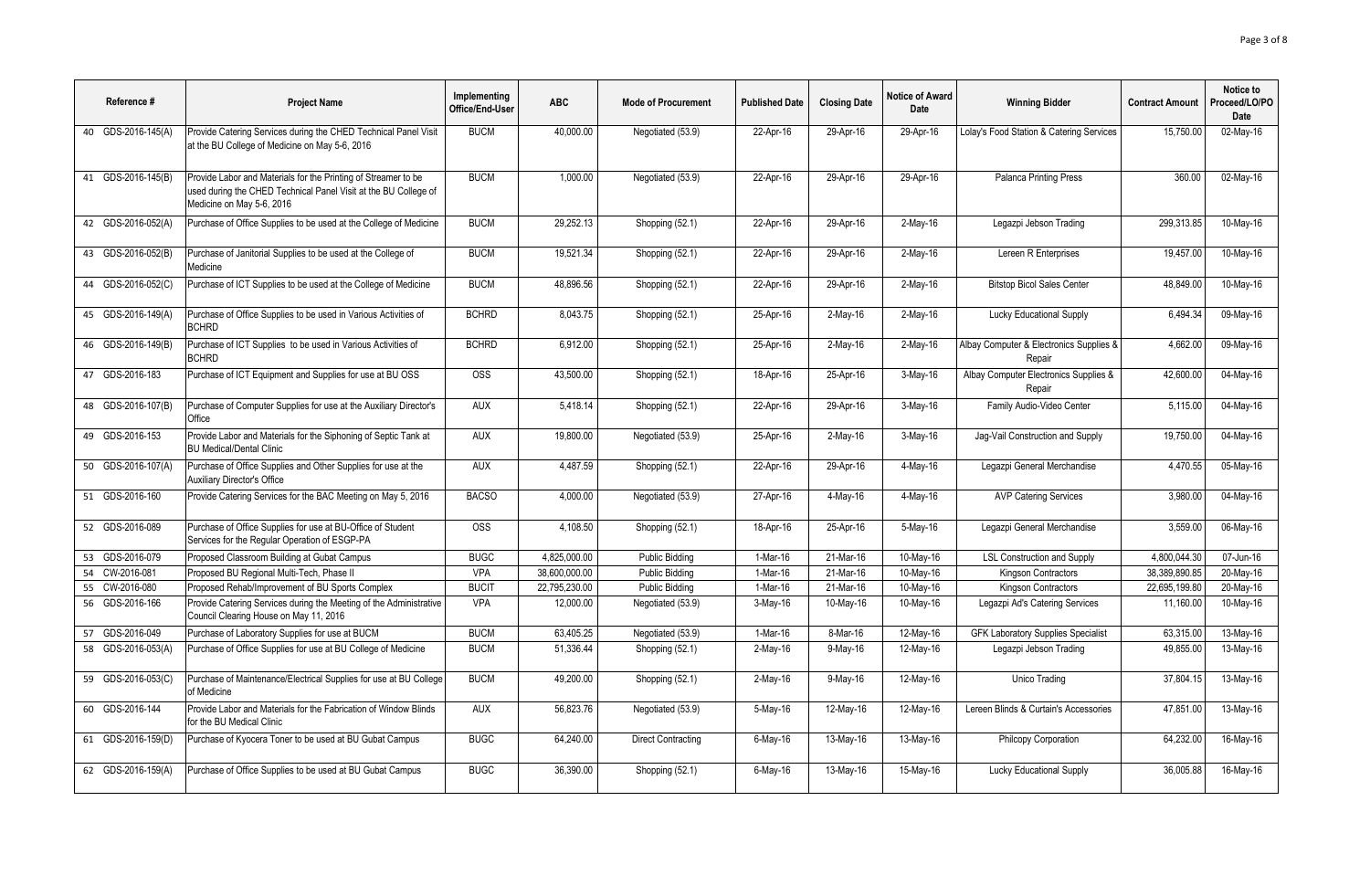| Reference #        | <b>Project Name</b>                                                                                                                                                                      | Implementing<br>Office/End-User | <b>ABC</b> | <b>Mode of Procurement</b> | <b>Published Date</b> | <b>Closing Date</b>     | Notice of Award<br>Date | <b>Winning Bidder</b>                       | <b>Contract Amount</b> | Notice to<br>Proceed/LO/PO<br>Date |
|--------------------|------------------------------------------------------------------------------------------------------------------------------------------------------------------------------------------|---------------------------------|------------|----------------------------|-----------------------|-------------------------|-------------------------|---------------------------------------------|------------------------|------------------------------------|
| 63 GDS-2016-159(B) | Purchase of Janitorial Supplies to be used at BU Gubat Campus                                                                                                                            | <b>BUGC</b>                     | 24.416.99  | Shopping (52.1)            | $6$ -May-16           | 13-May-16               | 15-May-16               | Legazpi Jebson Trading                      | 24.395.00              | 16-May-16                          |
| 64 GDS-2016-159(C) | Purchase of ICT Supplies to be used at BU Gubat Campus                                                                                                                                   | <b>BUGC</b>                     | 58,975.25  | Shopping (52.1)            | $6$ -May-16           | 13-May-16               | 15-May-16               | Family Audio-Video Center                   | 58,728.00              | 16-May-16                          |
| 65 GDS-2016-159(E) | Purchase of Office Equipment to be used at BU Gubat Campus                                                                                                                               | <b>BUGC</b>                     | 8,700.00   | Shopping (52.1)            | $6$ -May-16           | 13-May-16               | 15-May-16               | Unico Trading                               | 8,267.25               | 16-May-16                          |
| 66 GDS-2016-164    | Provide Printing Services of Forms for the University Registrar's<br>Office                                                                                                              | <b>URO</b>                      | 16,714.00  | Negotiated (53.9)          | $6$ -May-16           | 13-May-16               | 16-May-16               | Willprint Graphics Centre Inc.              | 14,368.00              | 17-May-16                          |
| 67 GDS-2016-184    | Provide Catering Services during the BAC Meeting on May 17,<br>2016                                                                                                                      | <b>BACSO</b>                    | 3,000.00   | Negotiated (53.9)          | 9-May-16              | 16-May-16               | 16-May-16               | Lolay's Food Station & Catering Services    | 1,980.00               | 17-May-16                          |
| 68 GDS-2016-163    | Provide Venue with Catering Services for the Training on<br>Government Procurement Reform Act (RA 9184) and its Revised<br>IRR on May 23-26, 2016                                        | <b>VPRGAM</b>                   | 105,000.00 | Negotiated (53.9)          | $6$ -May-16           | 13-May-16               | 17-May-16               | <b>AVP Catering Services</b>                | 147,400.00             | 30-May-16                          |
| 69 GDS-2016-168(A) | Provide Catering Services for the Regular Administrative Council<br>Meeting on May 23, 2016                                                                                              | <b>UBS</b>                      | 22,000.00  | Negotiated (53.9)          | 12-May-16             | 19-May-16               | 19-May-16               | Lolay's Food Station & Catering Services    | 17,050.00              | 20-May-16                          |
| 70 GDS-2016-168(B) | Provide Catering Services for the 2nd Qtr Regular Academic<br>Council Meeting on May 23, 2016                                                                                            | <b>UBS</b>                      | 28.000.00  | Negotiated (53.9)          | 12-May-16             | 19-May-16               | 19-May-16               | <b>AVP Catering Services</b>                | 26,600.00              | 08-Jul-16                          |
| 71 GDS-2016-139(A) | Purchase of Printers to be used at the Medical/Dental Clinic                                                                                                                             | <b>AUX</b>                      | 8,989.00   | Shopping (52.1)            | 25-Apr-16             | $2$ -May-16             | 23-May-16               | <b>Bitstop Bicol Sales Center</b>           | 6,710.00               | 24-May-16                          |
| 72 GDS-2016-115    | Purchase of Various ICT Goods for BU-ORS                                                                                                                                                 | <b>IMO</b>                      | 470.000.00 | Negotiated (53.1)          | $3-May-16$            | 10-May-16               | 23-May-16               | 3GX Computer and IT Solutions<br>Technoshop | 381.489.00             | 29-Jun-16                          |
| 73 GDS-2016-008    | Purchase of One Unit Air Conditioner to be used at the PDMO                                                                                                                              | PDMO                            | 32,000.00  | Shopping (52.1)            | 13-May-16             | 20-May-16               | 23-May-16               | Clarahil Trading                            | 26,320.00              | 24-May-16                          |
| 74 GDS-2016-180    | Purchase of Machinery and Equipment to be used for Water<br>Supply at PDMO, CSU and COA Building as Replacement for Non-<br>functioning Pumps                                            | <b>PDMO</b>                     | 26.510.00  | Shopping (52.1)            | 13-May-16             | $\overline{20}$ -May-16 | 23-May-16               | Unico Trading                               | 21.224.00              | 24-May-16                          |
| 75 GDS-2016-145(D) | Provide Labor and Materials for the Sewing of Table Cloth for use<br>at BUCM during the CHED Technical Panel Visit at the BU<br>College of Medicine on May 5-6, 2016                     | <b>BUCM</b>                     | 7.000.00   | Negotiated (53.9)          | 13-May-16             | 20-May-16               | 23-May-16               | Bert Initial Arts and Design Center         | 6.900.00               | 24-May-16                          |
| 76 GDS-2016-053(E) | Purchase of Computer Supplies for use at BU College of Medicine                                                                                                                          | <b>BUCM</b>                     | 148,320.00 | <b>Direct Contracting</b>  | 3-May-16              | 10-May-16               | 23-May-16               | Link Network Solutions, Inc.                | 148,320.00             | 24-May-16                          |
| 77 GDS-2016-167(A) | Provide Catering Services during the MD-MPA Adaptation<br>Program & Induction Seminar on May 31-June 3, 2016 at the BU<br>College of Medicine                                            | <b>BUCM</b>                     | 89,900.00  | Negotiated (53.9)          | 17-May-16             | 24-May-16               | 24-May-16               | Legazpi Ad's Catering Services              | 44,650.00              | 10-May-16                          |
| 78 GDS-2016-167(B) | Provide Rental Services of Sound System and Lights during the<br>MD-MPA Adaptation Program & Induction Seminar on May 31-<br>June 3, 2016 at the BU College of Medicine                  | <b>BUCM</b>                     | 20.000.00  | Negotiated (53.9)          | 17-May-16             | 24-May-16               | 24-May-16               | Mr. Hubbhie Pro Sounds & Lights             | 20,000.00              | 25-May-16                          |
| 79 GDS-2016-167(C) | Provide Labor and Materials for the Printing of Streamers to be<br>used during the MD-MPA Adaptation Program & Induction<br>Seminar on May 31-June 3, 2016 at the BU College of Medicine | <b>BUCM</b>                     | 2.000.00   | Negotiated (53.9)          | 17-May-16             | 24-May-16               | 24-May-16               | <b>Palanca Printing Press</b>               | 1.932.00               | 25-May-16                          |
| 80 GDS-2016-167(D) | Provide Rental Services of Tables to be used during the MD-MPA<br>Adaptation Program & Induction Seminar on May 31-June 3, 2016<br>at the BU College of Medicine                         | <b>BUCM</b>                     | 4.500.00   | Negotiated (53.9)          | 17-May-16             | 24-May-16               | $\overline{24}$ -May-16 | Legazpi Ad's Catering Services              | 2.280.00               | 25-May-16                          |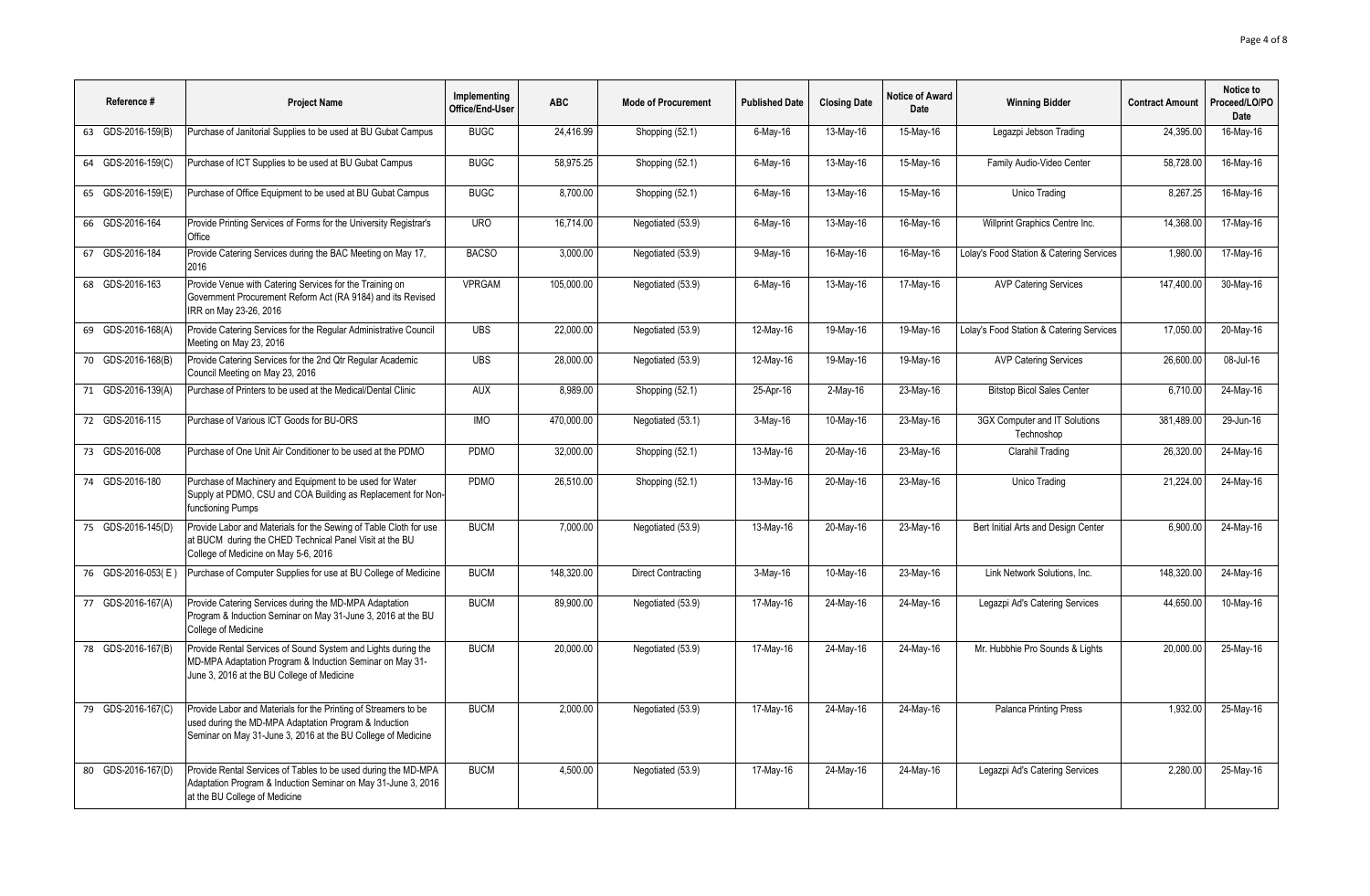| Reference #        | <b>Project Name</b>                                                                                                                                                                                       | Implementing<br>Office/End-User | <b>ABC</b>   | <b>Mode of Procurement</b> | <b>Published Date</b> | <b>Closing Date</b> | <b>Notice of Award</b><br>Date | <b>Winning Bidder</b>                 | <b>Contract Amount</b> | Notice to<br>Proceed/LO/PO<br>Date |
|--------------------|-----------------------------------------------------------------------------------------------------------------------------------------------------------------------------------------------------------|---------------------------------|--------------|----------------------------|-----------------------|---------------------|--------------------------------|---------------------------------------|------------------------|------------------------------------|
| 81 GDS-2016-167(E) | Provision of Fabrication Services of Glass Plaques for the Guest<br>Speaker of the MD-MPA Adaptation and Induction Program &<br>Induction Seminar on May 31-June 3, 2016 at the BU College of<br>Medicine | <b>BUCM</b>                     | 10.400.00    | Negotiated (53.9)          | 17-May-16             | 24-May-16           | 24-May-16                      | <b>Bombay Silk Store</b>              | 10.270.00              | 25-May-16                          |
| 82 GDS-2016-191(A) | Provide Venue Accommodation during the BUGC Personnel<br>Enhancement Training on May 30-31, 2016                                                                                                          | <b>BUGC</b>                     | 144,000.00   | Negotiated (53.10)         | 18-May-16             | 25-May-16           | 24-May-16                      | <b>Rizal Beach Resort</b>             | 123,000.00             |                                    |
| 83 GDS-2016-175    | Provide Labor and Materials for the Risograph of Class Cards and<br>Form 100 to be used during the Enrolment at BU Gubat Campus                                                                           | <b>BUGC</b>                     | 52,500.00    | Negotiated (53.9)          | 17-May-16             | 24-May-16           | 24-May-16                      | Legazpi Jebson Trading                | 48,250.00              | 25-May-16                          |
| 84 GDS-2016-191(D) | Provide Printing Services of Streamer to be used during the BUGC<br>Personnel Enhancement Training on May 30-31, 2016                                                                                     | <b>BUGC</b>                     | 1,500.00     | Negotiated (53.9)          | 18-May-16             | 25-May-16           | 25-May-16                      | <b>Palanca Printing Press</b>         | 525.00                 | 26-May-16                          |
| 85 GDS-2016-141    | Purchase of Office Furniture, Equipment and Appliances to be<br>used at the University Guidance Center                                                                                                    | <b>UGC</b>                      | 151.500.00   | Shopping (52.1)            | 18-May-16             | 25-May-16           | 26-May-16                      | Alson's Trading                       | 31,800.00              | 27-May-16                          |
|                    |                                                                                                                                                                                                           |                                 |              |                            |                       |                     | 26-May-16                      | Clarahil Trading                      | 14,029.00              | 27-May-16                          |
| 86 GDS-2016-173(B) | Purchase of Materials to be used during the Freshmen MB-MPA<br>Adaptation Program & Induction Seminar on May 31-June 3, 2016                                                                              | <b>BUCM</b>                     | 17,450.00    | Shopping (52.1)            | 18-May-16             | 25-May-16           | 26-May-16                      | Unico Trading                         | 17,448.00              | 27-May-16                          |
| 87 GDS-2016-191(C) | Provide Labor and Materials for the Fabrication of Tokens to be<br>used during the BUGC Personnel Enhancement Training on May<br>30-31, 2016                                                              | <b>BUGC</b>                     | 6.000.00     | Negotiated (53.9)          | 18-May-16             | $25$ -May-16        | 26-May-16                      | Bert Initial Art & Design Center      | 6.000.00               | 27-May-16                          |
| 88 GDS-2016-188    | Purchase of Office Supplies to be used during the BUGC<br>Personnel Enhancement Training on May 30-31, 2016                                                                                               | <b>BUGC</b>                     | 4,950.00     | Shopping (52.1)            | 18-May-16             | 25-May-16           | 26-May-16                      | Legazpi Jebson Trading                | 3,484.00               | 27-May-16                          |
| 89 GDS-2016-186(A) | Purchase of Kyocera Toner to be used at VPRGAM/Auxiliary<br>Director's Office                                                                                                                             | <b>AUX</b>                      | 42,500.00    | <b>Direct Contracting</b>  | 19-May-16             | 26-May-16           | 26-May-16                      | Philcopy Corporation                  | 42,000.00              | 27-May-16                          |
| 90 GDS-2016-192    | Provide Catering Services during the BUCM Faculty Enhancement<br>Activity on May 30, 2016                                                                                                                 | <b>BUCM</b>                     | 11,000.00    | Negotiated (53.9)          | 20-May-16             | 27-May-16           | 26-May-16                      | <b>AVP Catering Services</b>          | 9,750.00               | 27-May-16                          |
| 91 GDS-2016-195    | Provide Catering Services for the BAC Meeting on May 30, 2016<br>at the BU BAC Conference Room                                                                                                            | <b>BACSO</b>                    | 3,000.00     | Negotiated (53.9)          | 20-May-16             | 27-May-16           | 27-May-16                      | <b>AVP Catering Services</b>          | 3,000.00               | 30-May-16                          |
| 92 GDS-2016-171    | Provide Labor and Materials Including Installation of Combi Blinds<br>at BU Central Accounting Office                                                                                                     | CAO                             | 59,411.30    | Negotiated (53.9)          | 18-May-16             | 25-May-16           | 30-May-16                      | Lereen Blinds & Curtain's Accessories | 45,750.87              | 31-May-16                          |
| 93 GDS-2016-185    | Provide Venue and Catering Services for the BUGASS<br>Enhancement Seminar and Team Building Activities on June 3,<br>2016                                                                                 | <b>HRMO</b>                     | 55,300.00    | Negotiated (53.10)         | 18-May-16             | 25-May-16           | 30-May-16                      | Casa Basilisa, Inc.                   | 55,250.00              | 31-May-16                          |
| 94 GDS-2016-139(B) | Purchase of 1 unit Photodrum NPG 52 (Canon) to be used at the<br>Medical/Dental Clinic                                                                                                                    | <b>AUX</b>                      | 26,350.00    | Shopping (52.1)            | 15-Apr-16             | 22-Apr-16           | $1-Jun-16$                     | Denver's Computer Shoppe, Inc.        | 26,163.00              | 27-May-16                          |
| 95 GDS-2016-196(C) | Purchase of Kyocera Toner for use at the BU OSS for the Regular<br>Operation of ESGP-PA (2nd Qtr)                                                                                                         | <b>OSS</b>                      | 8.500.00     | <b>Direct Contracting</b>  | 27-May-16             | 3-Jun-16            | 3-Jun-16                       | Philcopy Corporation                  | 6.994.00               | 06-Jun-16                          |
| 96 GDS-2016-205    | Provision of Catering Services for the BAC Meeting on June 6,<br>2016 at the BU BAC Conference Room                                                                                                       | <b>BACSO</b>                    | 3,000.00     | Negotiated (53.9)          | 27-May-16             | 3-Jun-16            | 3-Jun-16                       | Legazpi Ad's Catering Services        | 2,960.00               | 03-Jun-16                          |
| 97 GDS-2016-057    | Provision of Secondary Internet Leased Line for Bicol University                                                                                                                                          | <b>IMO</b>                      | 1,800,000.00 | <b>Public Bidding</b>      | 28-Apr-16             | $5-May-16$          | $6$ -Jun-16                    | Innove Communications, Inc.           | 1,518,708.00           | $14$ -Jul-16                       |
| 98 GDS-2016-148    | Purchase of ID Production Supplies and Materials for OSS                                                                                                                                                  | <b>OSS</b>                      | 707,200.00   | <b>Public Bidding</b>      | 9-May-16              | 16-May-16           | $6$ -Jun-16                    | Azitsorog, Inc.                       | 689,125.00             | 29-Jun-16                          |
| 99 GDS-2016-194(A) | Provide Labor and Materials for Installation of Glass Panels and<br>Repair of Glass Door at UGC                                                                                                           | $\overline{UGC}$                | 3.500.00     | Negotiated (53.9)          | 27-May-16             | 3-Jun-16            | 6-Jun-16                       | De Fedbac Corporation                 | 1.480.00               | 07-Jul-16                          |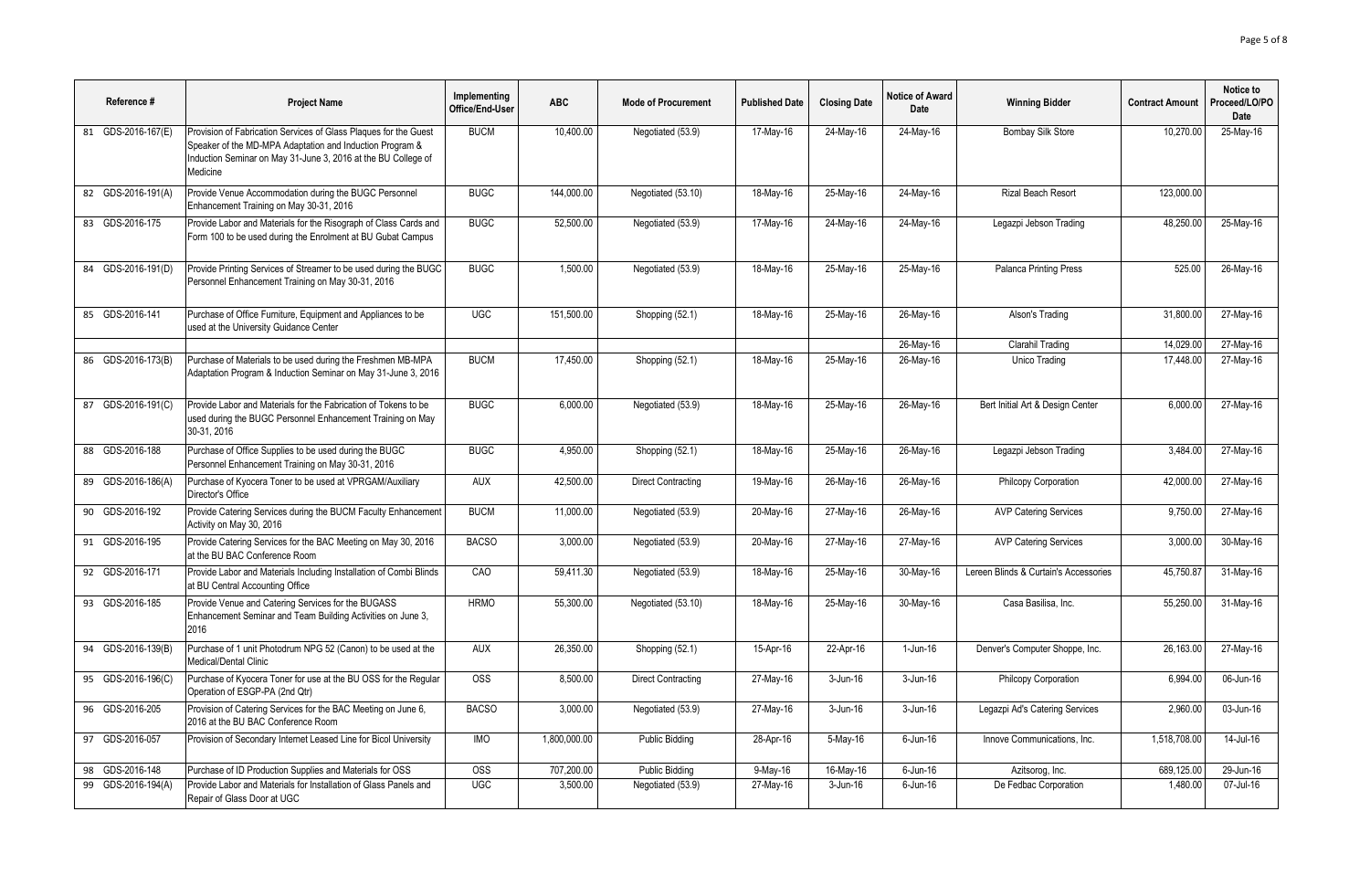| Reference #         | <b>Project Name</b>                                                                                                                              | Implementing<br>Office/End-User | <b>ABC</b>   | <b>Mode of Procurement</b> | <b>Published Date</b> | <b>Closing Date</b>     | Notice of Award<br>Date | <b>Winning Bidder</b>                        | <b>Contract Amount</b> | Notice to<br>Proceed/LO/PO<br>Date |
|---------------------|--------------------------------------------------------------------------------------------------------------------------------------------------|---------------------------------|--------------|----------------------------|-----------------------|-------------------------|-------------------------|----------------------------------------------|------------------------|------------------------------------|
| 100 GDS-2016-194(B) | Provide Labor and Materials for the Covering Cloth of Executive<br>Chairs at the University Guidance Center                                      | <b>UGC</b>                      | 2,000.00     | Negotiated (53.9)          | 27-May-16             | 3-Jun-16                | $6$ -Jun-16             | Alcazar Furniture                            | 3,760.00               | 07-Jun-16                          |
| 101 GDS-2016-196(A) | Purchase of Office Supplies for use at the BU OSS for the Regular<br>Operation of ESGP-PA (2nd Qtr)                                              | $\overline{OSS}$                | 20,000.00    | Shopping (52.1)            | 27-May-16             | 3-Jun-16                | 6-Jun-16                | Lucky Educational Supply                     | 5,733.00               | 07-Jun-16                          |
| 102 GDS-2016-196(B) | Purchase of ICT Supplies for use at the BU OSS for the Regular<br>Operation of ESGP-PA (2nd Qtr)                                                 | <b>OSS</b>                      | 5,795.60     | Shopping (52.1)            | 27-May-16             | 3-Jun-16                | $6$ -Jun-16             | Family Audio-Video Center                    | 18,950.00              | 07-Jun-16                          |
| 103 GDS-2016-197    | Provide Catering Services for the Special Administrative Council<br>Meeting on June 14, 2016                                                     | <b>UBS</b>                      | 15.000.00    | Negotiated (53.9)          | 31-May-16             | 7-Jun-16                | 7-Jun-16                | Legazpi Ad's Catering Services               | 12,650.00              | 08-Jun-16                          |
| 104 GDS-2016-210    | Provide Catering Services during the Meetings at the Office of the<br>Vice President for Academic Affairs on June 9-10, 2016                     | <b>VPAA</b>                     | 15,000.00    | Negotiated (53.9)          | $1-Jun-16$            | 8-Jun-16                | 8-Jun-16                | Fiesta Ballroom & Suites Corp.               | 12,535.00              | 08-Jun-16                          |
| 105 GDS-2016-198    | Provide Maintenance Services of Air Conditioning Units at<br>University Guidance Center                                                          | <b>UGC</b>                      | 5,500.00     | Negotiated (53.9)          | $1-Jun-16$            | 8-Jun-16                | $9 - Jun-16$            | Windmax Marketing                            | 5,400.00               | 10-Jun-16                          |
| 106 GDS-2016-193    | Provide Venue for the Bicol University Consultative Workshop for<br>Bicol University Planners on June 9-10, 2016                                 | PMO                             | 208,000.00   | Negotiated (53.9)          | $1-Jun-16$            | 8-Jun-16                | 9-Jun-16                | Patio De San Jose                            | 208,000.00             | 21-Jun-16                          |
| 107 GDS-2016-202(C) | Purchase of Kyocera Toner for use at BU-BAC Office                                                                                               | <b>BACSO</b>                    | 12,100.00    | <b>Direct Contracting</b>  | 2-Jun-16              | 9-Jun-16                | 9-Jun-16                | Philcopy Corporation                         | 12,096.00              | 10-Jun-16                          |
| 108 GDS-2016-211    | Provide Catering Services during the Orientation for Disaster Risk<br>Reduction for the BU Main Campus on Jun. 10, 2016                          | <b>BUCM</b>                     | 12,000.00    | Negotiated (53.9)          | 2-Jun-16              | $9 - Jun-16$            | 9-Jun-16                | Lolay's Food Station & Catering Services     | 11,200.00              | 10-Jun-16                          |
| 109 GDS-2016-213    | Purchase of Kyocera Toner for use at the University Registrar's<br>Office                                                                        | <b>URO</b>                      | 56,280.00    | <b>Direct Contracting</b>  | 2-Jun-16              | 9-Jun-16                | 9-Jun-16                | Philcopy Corporation                         | 56,280.00              | $10$ -Jun-16                       |
| 110 GDS-2016-156    | Purchase of Laboratory Supplies for the BUCAF Coconut Tissue<br><b>Culture Laboratory</b>                                                        | <b>BUCAF</b>                    | 1,207,137.00 | <b>Public Bidding</b>      | 28-Apr-16             | 17-May-16               | 10-Jun-16               | <b>Chemline Scientific Corporation</b>       | 365.472.00             | 21-Jul-16                          |
| 111 GDS-2016-099    | Provision of Printing Services for 2015 Annual Accomplishment<br>Report(2nd pubication)                                                          | PMO                             | 220,000.00   | <b>Public Bidding</b>      | 19-May-16             | $26$ -May-16            | 10-Jun-16               | A.M. Sison Press. Inc.                       | 186.900.00             | 29-Jun-16                          |
| 112 GDS-2016-200(B) | Purchase of Various Industrial Equipment and Supplies for BUCIT<br>Fab. Lab.                                                                     | <b>BUCIT</b>                    | 90,425.00    | Negotiated (53.9)          | 1-Jun-16              | 8-Jun-16                | 10-Jun-16               | Unico Trading                                | 5,532.00               | 13-Jun-16                          |
|                     |                                                                                                                                                  |                                 |              |                            |                       |                         | 10-Jun-16               | Metro Retail Stores Group, Inc.              | 22,726.50              | 13-Jun-16                          |
|                     |                                                                                                                                                  |                                 |              |                            |                       |                         | 10-Jun-16               | Davao Citihardware                           | 5.298.00               | 13-Jun-16                          |
| 113 GDS-2016-200(D) | Purchase of Air Conditioner for BUCIT Fab Lab.                                                                                                   | <b>BUCIT</b>                    | 144.000.00   | Negotiated (53.9)          | 1-Jun-16              | 8-Jun-16                | 10-Jun-16               | Windmax Marketing                            | 142.500.00             | 13-Jun-16                          |
| 114 GDS-2016-200(C) | Purchase of Sewing and Embroidery Machine for BUCIT Fab. Lab.                                                                                    | <b>BUCIT</b>                    | 67,000.00    | Negotiated (53.9)          | 1-Jun-16              | 8-Jun-16                | 10-Jun-16               | <b>Bombay Silk Store</b>                     | 66,000.00              | 10-Jun-16                          |
| 115 GDS-2016-218    | Provide Catering Services during the Flag Raising Ceremony on<br>June 12, 2016 in connection with the Philippine Independence Day<br>Celebration | <b>VPA</b>                      | 10,000.00    | Negotiated (53.9)          | 3-Jun-16              | 10-Jun-16               | 10-Jun-16               | Legazpi Ad's Catering Services               | 7,800.00               | 10-Jun-16                          |
| 116 GDS-2016-172    | Purchase of ICT and Office Furniture to be used at the Accounting<br>and Budget Office                                                           | CAO                             | 69.500.00    | Shopping (52.1)            | 18-May-16             | 25-May-16               | 14-Jun-16               | Denver's Computer Shoppe, Inc.               | 26.990.00              | 15-Jun-16                          |
|                     |                                                                                                                                                  |                                 |              |                            |                       |                         | 14-Jun-16               | 3GX Computers and IT Solutions<br>Technoshop | 21,500.00              | 15-Jun-16                          |
| 117 GDS-2016-268    | Purchase of Various ICT Equipment for BUCS Multimedia<br>Laboratory                                                                              | <b>BUCS</b>                     | 899.900.00   | <b>Public Bidding</b>      | 27-May-16             | 3-Jun-16                | 14-Jun-16               | 3GX Computers and IT Solutions<br>Technoshop | 875.090.00             |                                    |
| 118 GDS-2016-216(A) | Purchase of Office Supplies and Equipment to be used in BUGC<br>Enrollment                                                                       | <b>BUGC</b>                     | 31,511.00    | Shopping (52.1)            | 7-Jun-16              | 14-Jun-16               | 15-Jun-16               | Legazpi Jebson Trading                       | 31,472.00              | 16-Jun-16                          |
| 119 GDS-2016-216(B) | Purchase of Computer Supplies and Devices and Equipment to be<br>used in BUGC Enrollment                                                         | <b>BUGC</b>                     | 16,331.20    | Shopping (52.1)            | 7-Jun-16              | $\overline{14}$ -Jun-16 | 15-Jun-16               | Denver's Computer Shoppe                     | 16,330.00              | 16-Jun-16                          |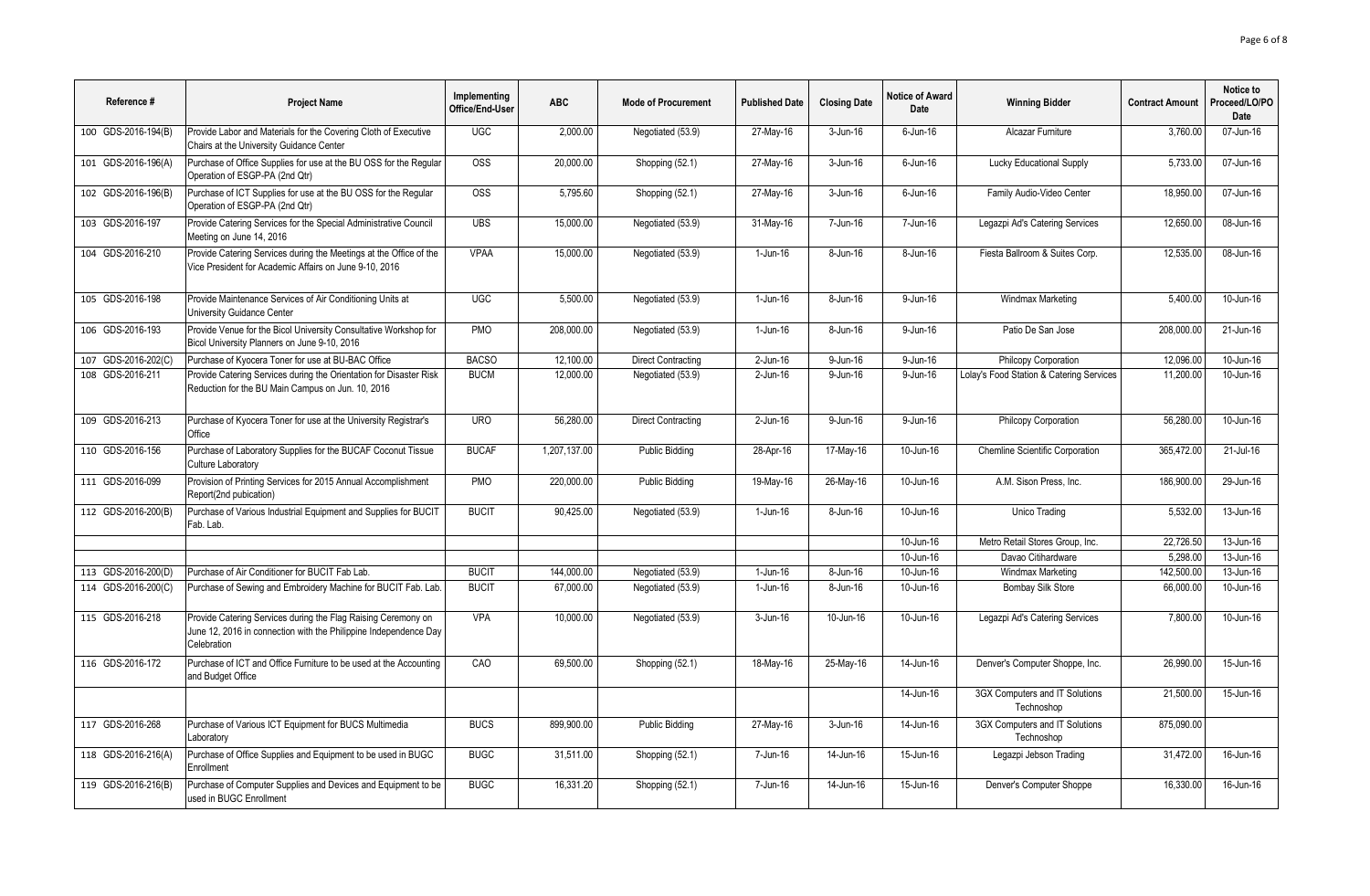| Reference #         | <b>Project Name</b>                                                                                                                                                                      | Implementing<br>Office/End-User | <b>ABC</b> | <b>Mode of Procurement</b> | <b>Published Date</b>   | <b>Closing Date</b>     | <b>Notice of Award</b><br>Date | <b>Winning Bidder</b>                    | <b>Contract Amount</b> | Notice to<br>Proceed/LO/PO<br>Date |
|---------------------|------------------------------------------------------------------------------------------------------------------------------------------------------------------------------------------|---------------------------------|------------|----------------------------|-------------------------|-------------------------|--------------------------------|------------------------------------------|------------------------|------------------------------------|
| 120 GDS-2016-190    | Purchase of Classroom/Office Furniture and Equipment for BUCM                                                                                                                            | <b>BUCM</b>                     | 552.500.00 | Public Bidding             | 27-May-16               | 3-Jun-16                | 16-Jun-16                      | Lereen Blinds and Curtains Accessories   | 412.500.00             | 29-Jun-16                          |
| 121 GDS-2016-220(A) | Purchase of Office Supply to be used during the BU Charter Day<br>Celebration on June 21, 2016                                                                                           | ARO                             | 1,400.00   | Negotiated (53.9)          | 8-Jun-16                | 15-Jun-16               | 16-Jun-16                      | Lucky Educational Supply                 | 1.084.00               | 17-Jun-16                          |
| 122 GDS-2016-220(B) | Purchase of ICT Supply to be used during the BU Charter Day<br>Celebration on June 21, 2016                                                                                              | AR <sub>O</sub>                 | 1,500.00   | Negotiated (53.9)          | $8 - Jun-16$            | $15 - Jun-16$           | 16-Jun-16                      | Family Audio-Video Center                | 1,016.00               | 17-Jun-16                          |
| 123 GDS-2016-220(C) | Provide Catering Services during the BU Charter Day Celebration<br>on June 21, 2016                                                                                                      | <b>ARO</b>                      | 20.000.00  | Negotiated (53.9)          | 8-Jun-16                | 15-Jun-16               | 16-Jun-16                      | Lolay's Food Station & Catering Services | 19,500.00              | 17-Jun-16                          |
| 124 GDS-2016-202(A) | Purchase Office Supplies for use at BU-BAC Office                                                                                                                                        | <b>BACSO</b>                    | 17,827.00  | Shopping (52.1)            | 9-Jun-16                | 16-Jun-16               | 16-Jun-16                      | Legazpi Jebson Trading                   | 17,744.25              | 17-Jun-16                          |
| 125 GDS-2016-202(B) | Purchase ICT Supplies and Devices for use at BU-BAC Office                                                                                                                               | <b>BACSO</b>                    | 82,700.00  | Shopping (52.1)            | 9-Jun-16                | 16-Jun-16               | 16-Jun-16                      | Denver's Computer Shoppe                 | 48,055.00              | 17-Jun-16                          |
| 126 GDS-2016-222    | Provide Catering Services during the Regular Monthly Meeting of<br>the Registered Guidance Counselors and Faculty-in-Charge of<br>Guidance Services of Bicol University on June 17, 2016 | UGC                             | 3.000.00   | Negotiated (53.9)          | 9-Jun-16                | 16-Jun-16               | 16-Jun-16                      | <b>AVP Catering Services</b>             | 3.000.00               | 17-Jun-16                          |
| 127 GDS-2016-234    | Provide Catering Services during the Documents and Records<br>Controller Meeting on June 17, 2016                                                                                        | <b>OMR</b>                      | 7.200.00   | Negotiated (53.9)          | 9-Jun-16                | 16-Jun-16               | 16-Jun-16                      | Legazpi Ad's Catering Services           | 6.480.00               | 17-Jun-16                          |
| 128 GDS-2016-176    | Provide Maintenance Services of Air Conditioning Units at BU<br>College Medicine                                                                                                         | <b>BUCM</b>                     | 15,000.00  | Negotiated (53.9)          | 13-May-16               | 20-May-16               | 17-Jun-16                      | Windmax Marketing                        | 9,730.00               | 20-Jun-16                          |
| 129 GDS-2016-220(E) | Provide Labor and Materials for the Embroidery of<br>Commemorative Banner to be used during the BU Charter Day<br>Celebration on June 21, 2016                                           | <b>ARO</b>                      | 3,500.00   | Negotiated (53.9)          | 8-Jun-16                | 15-Jun-16               | 17-Jun-16                      | Dyalibi Enterprises                      | 3,500.00               | 20-Jun-16                          |
| 130 GDS-2016-235    | Provide Catering Services during the Internal Quality Auditors<br>Meeting on June 20, 2016 ad Internal Audit on June 27 & 30, 2016                                                       | <b>PMO</b>                      | 40.800.00  | Negotiated (53.9)          | $10$ -Jun-16            | 17-Jun-16               | 17-Jun-16                      | Legazpi Ad's Catering Services           | 18.685.00              | 17-Jun-16                          |
| 131 GDS-2016-209    | Purchase of Office and Other Supplies for use at Medical/Dental<br>Clinic                                                                                                                | <b>BUMC</b>                     | 17.192.80  | Shopping (52.1)            | $\overline{10}$ -Jun-16 | $\overline{17}$ -Jun-16 | 20-Jun-16                      | Legazpi Jebson Trading                   | 17.188.00              | 21-Jun-16                          |
| 132 GDS-2016-212    | Purchase of Janitorial Supplies for use at Medical/Dental Clinic                                                                                                                         | <b>BUMC</b>                     | 17,170.00  | Shopping (52.1)            | 10-Jun-16               | 17-Jun-16               | 20-Jun-16                      | Legazpi Jebson Trading                   | 17,119.00              | 21-Jun-16                          |
| 133 GDS-2016-214    | Purchase of Gas Stove to be used at BU Gubat Campus                                                                                                                                      | <b>BUGC</b>                     | 3,600.00   | Shopping (52.1)            | 13-Jun-16               | 20-Jun-16               | 20-Jun-16                      | Legazpi Jebson Trading                   | 789.00                 | $21$ -Jun-16                       |
| 134 GDS-2016-217(A) | Purchase of Mailing Stamp for use at the University Registrar's<br>Office                                                                                                                | <b>URO</b>                      | 3.100.00   | Negotiated (53.5)          | $13 - Jun-16$           | 20-Jun-16               | 23-Jun-16                      | Philippine Postal Corporation            | 3.100.00               | 24-Jun-16                          |
| 135 GDS-2016-237    | Provide Labor and Materials for the Internal Quality Auditors'<br>Uniforms for the Internal Audit of Bicol University on Jun. 28 to Jul.<br>1.2016                                       | <b>PMO</b>                      | 15,000.00  | Negotiated (53.9)          | 16-Jun-16               | 23-Jun-16               | 23-Jun-16                      | <b>Cotton City Marketing</b>             | 14.400.00              | 24-Jun-16                          |
| 136 GDS-2016-217(B) | Purchase of Office and Other Supplies for use at the University<br>Registrar's Office                                                                                                    | <b>URO</b>                      | 49.941.41  | Shopping (52.1)            | $17 - Jun-16$           | 24-Jun-16               | 24-Jun-16                      | <b>Lucky Educational Supply</b>          | 47.570.95              | 27-Jun-16                          |
| 137 GDS-2016-217(C) | Purchase of Computer Supplies and Devices for use at the<br>University Registrar's Office                                                                                                | <b>URO</b>                      | 84,196.20  | Shopping (52.1)            | 17-Jun-16               | 24-Jun-16               | 24-Jun-16                      | Family Audio-Video Center                | 77,545.00              | 27-Jun-16                          |
| 138 GDS-2016-217(D) | Purchase of Janitorial Supplies and Equipment for use at the<br>University Registrar's Office                                                                                            | <b>URO</b>                      | 11,290.97  | Shopping (52.1)            | 17-Jun-16               | 24-Jun-16               | 24-Jun-16                      | Legazpi Jebson Trading                   | 11,270.00              | 27-Jun-16                          |
| 139 GDS-2016-217(E) | Purchase of Electrical Supply for use at the University Registrar's<br>Office                                                                                                            | <b>URO</b>                      | 4.800.00   | Shopping (52.1)            | 17-Jun-16               | 24-Jun-16               | 24-Jun-16                      | TCL Merchandising Brokerage, Inc.        | 2.600.00               | $\overline{27}$ -Jun-16            |
| 140 GDS-2016-217(F) | Purchase of Kyocera Toner for use at the University Registrar's<br>Office                                                                                                                | <b>URO</b>                      | 49,708.00  | <b>Direct Contracting</b>  | $\overline{17}$ -Jun-16 | 24-Jun-16               | 24-Jun-16                      | Philcopy Corporation                     | 49.694.40              | 24-Jun-16                          |